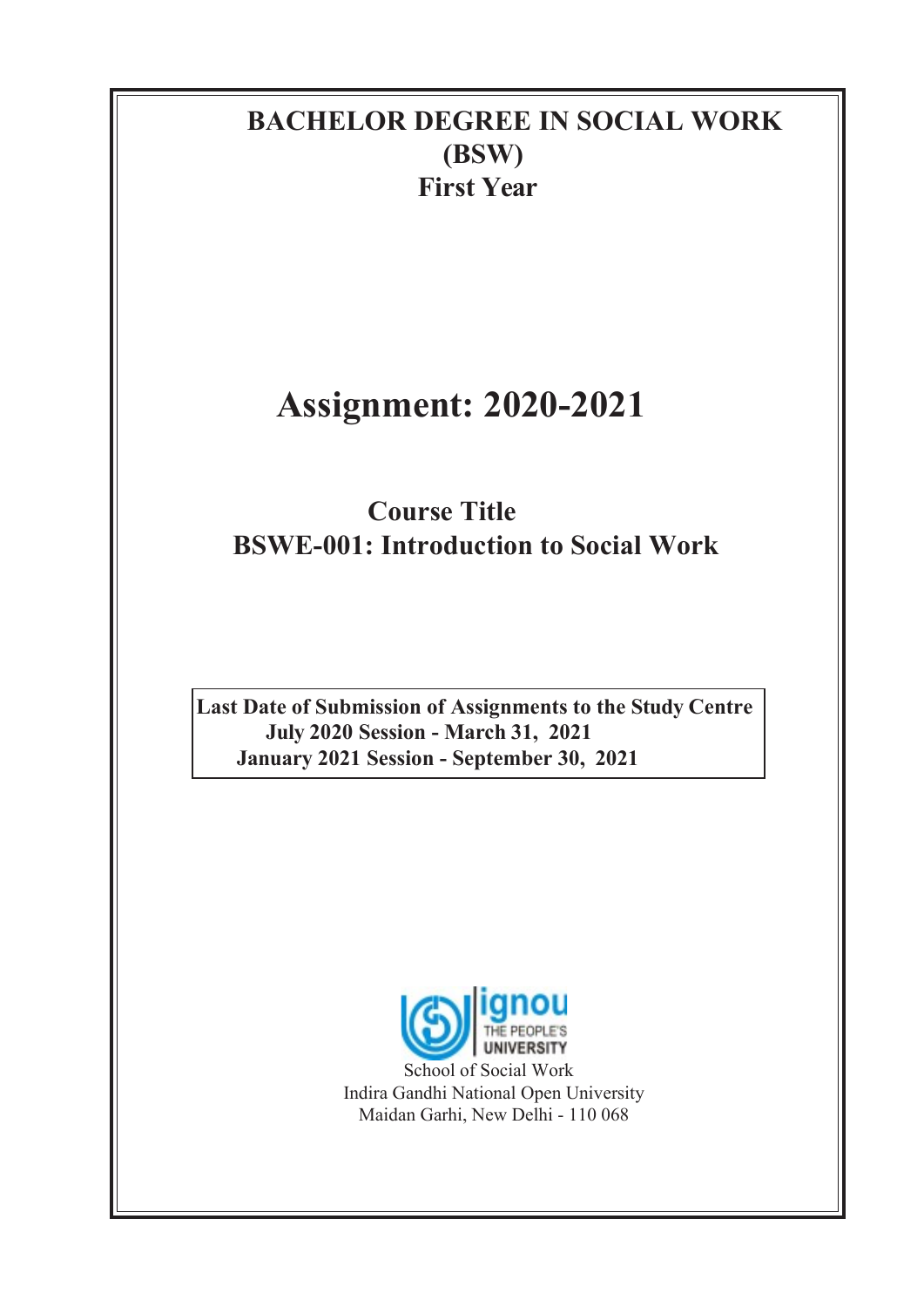#### Dear Learner,

Welcome to the BSW programme of IGNOU. To successfully complete your BSW programme, kindly follow the following tips:

- Read the programme guide before you begin your studies. It will clarify most of your doubts regarding how to go about doing the BSW studies from IGNOU.
- Submit your assignments to the Study Centre on time.
- Be in touch with your Study Centre and Regional Centre
- Fill up the examination form on time.

For BSW first year, you have to do Tutor Marked Assignments (TMAs) for BSWE-001 and other foundation courses.

Assignments are open book examinations and we at IGNOU assign 30 per cent weightage to the assignment while calculating the overall grade for each course. Assignments are to be hand-written and duly signed before its submission in the study centre. In order to prepare a good set of assignment responses, you must first of all read the chapter(s) from which a particular question has been framed. Discuss with your peer-group and academic counsellors or professors who teach you. Prepare a draft, do the necessary correction on it and then, prepare the final version for submission to the Study Centre.

Make sure that each answer starts on a new page. For long and medium answers, ensure that there is an introduction, sub-titles for main body and a conclusion. One line should be left between each paragraph. Make sure your answers are specific and in your own words and do not copy from books. Your answers will be exclusively based on the IGNOU materials only. Preparation of assignments is preparation for your term-end examination. Therefore, take the assignments seriously.

> (Dr. Sayantani Guin) Programme Coordinator email: sayantaniguin@ignou.ac.in Ph.: 011-29571697